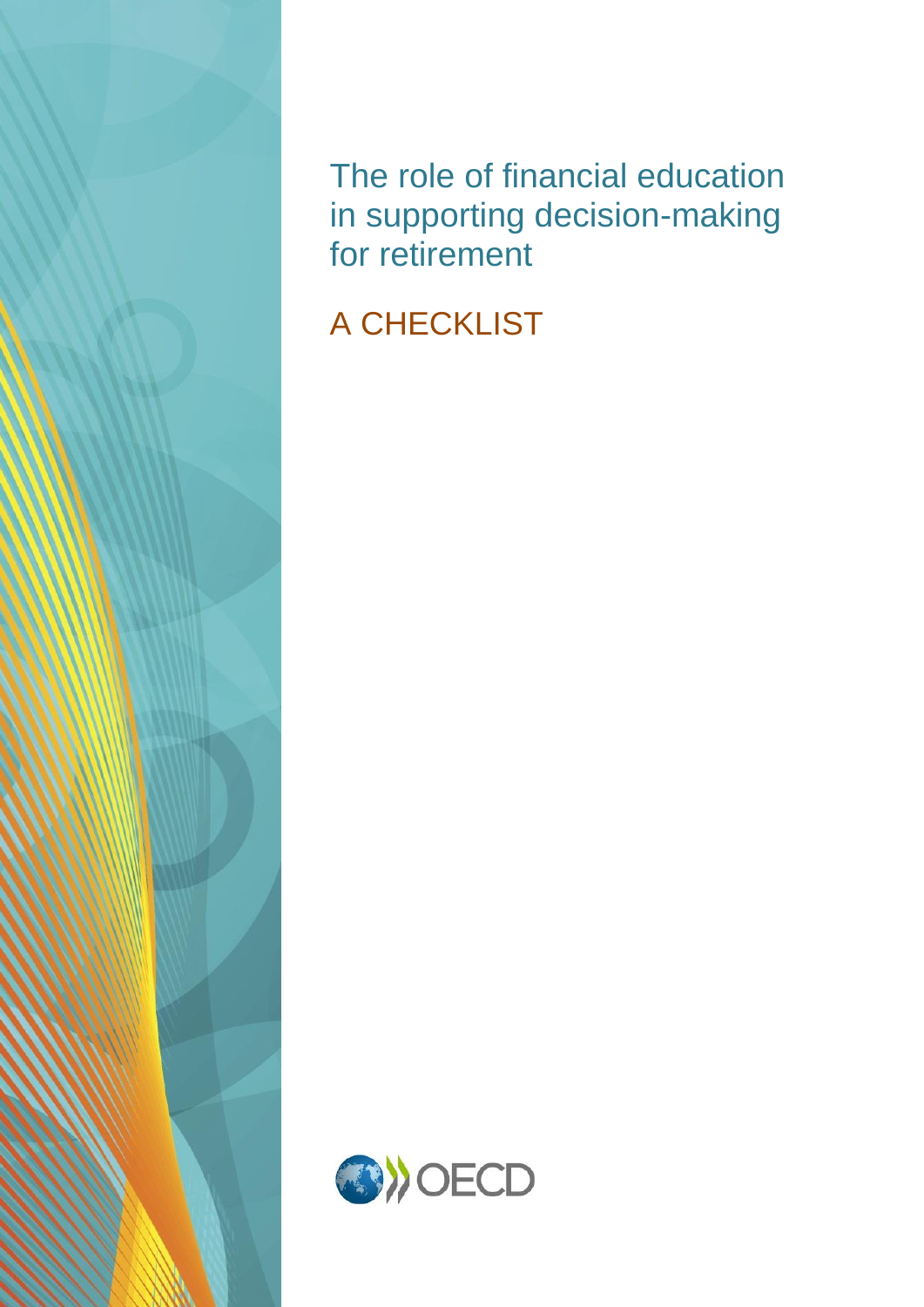**Please cite this publication as:**

OECD (2016), *The role of financial education in supporting decision-making for retirement: A checklist* 

This work is published under the responsibility of the Secretary-General of the OECD. The opinions expressed and arguments employed herein do not necessarily reflect the official views of OECD member countries. This document and any map included herein are without prejudice to the status of or sovereignty over any territory, to the delimitation of international frontiers and boundaries and to the name of any territory, city or area.

© OECD 2016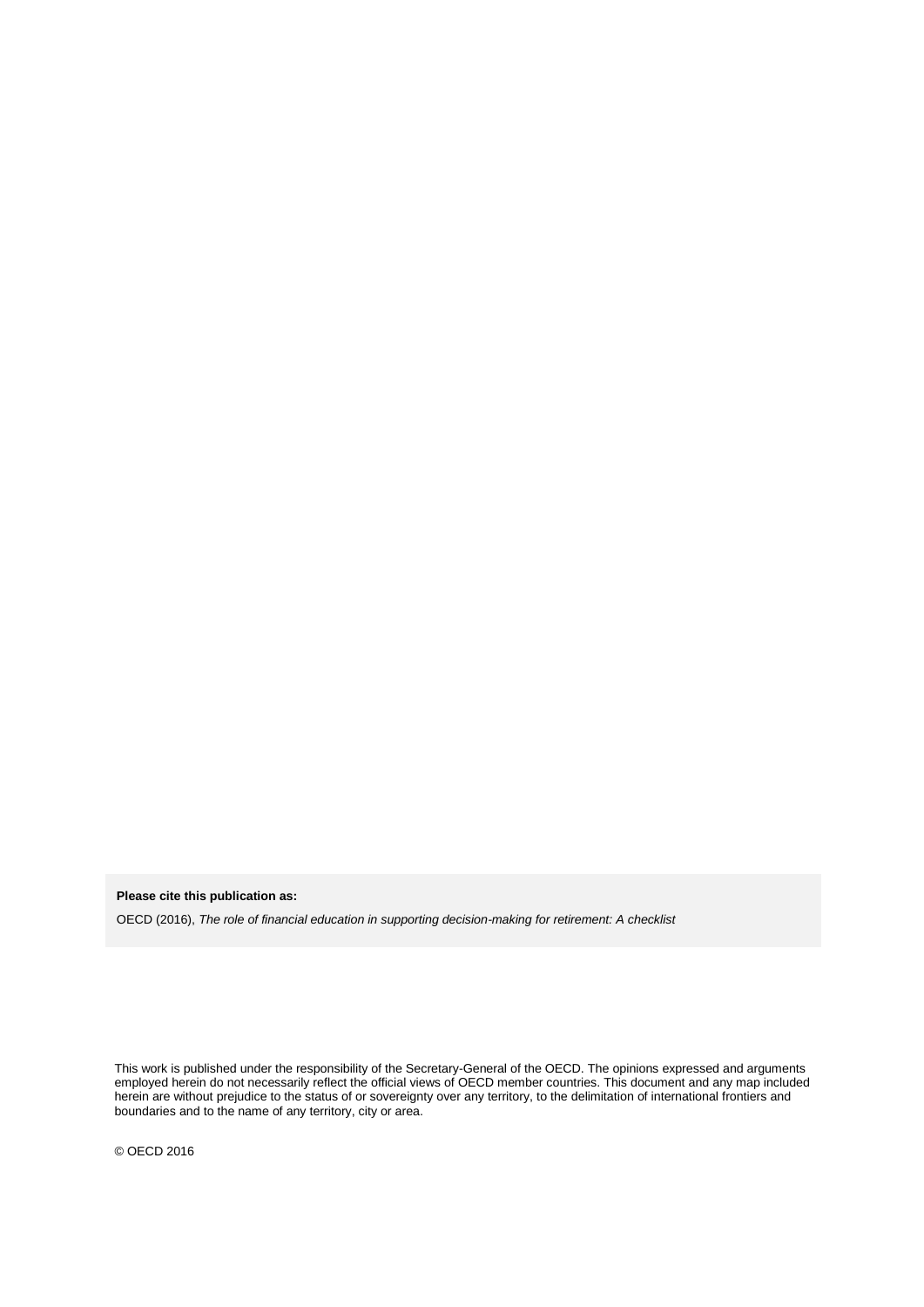## THE ROLE OF FINANCIAL EDUCATION IN SUPPORTING DECISION-MAKING FOR RETIREMENT: A CHECKLIST

The OECD International Network on Financial Education has developed two practical policy tools based on the analysis contained in Chapter 5 on "The Role of Financial Education in Supporting Decision-Making for Retirement" of the 2016 OECD Pensions Outlook (OECD, 2016). These policy tools are for immediate use by policy makers, as a way to support their efforts to identify financial education needs for retirement and to improve financial education efforts in this area.

This checklist on financial education for retirement is the first of these policy tools; the second tool is a matrix of financial education needs and instruments to support retirement decision-making, which can be found in Chapter 5 of the 2016 OECD Pensions Outlook.

The checklist is designed for policy makers intending to complement the regulatory and consumer protection frameworks in relation to pensions with financial education, or wanting to strengthen existing financial education activities to support retirement policies. It can be used in combination with the matrix and is intended to help policy makers to determine the needs of citizens and workers for information, instruction and advice in relation to retirement.

The checklist is meant to be a self-assessment tool for policy makers, or other relevant stakeholders, who want to improve the provision of financial education for retirement. It is constituted by a series of questions that policy makers and other stakeholders should ask to themselves, on the left-hand side of the page, accompanied by comments and explanations, on the right-hand side of the page. In keeping with the OECD definition of financial education (OECD, 2005b), financial education includes information, instruction and advice. Financial education needs refer to the need to implement financial education to support people's retirement planning. For an explanation of terms related to pensions see the OECD Glossary (OECD, 2005a).

The checklist is divided into three parts:

- **Part 1** helps users gauge the extent of financial education needs for retirement in their country based on the characteristics of their pension system and any recent pension reform;
- **Part 2** helps users collect evidence to identify needs for financial literacy to support decisionmaking before and after retirement, as well as specific target groups and content areas deserving more attention; and
- **Part 3** helps users understand how to improve existing financial education initiatives, how to ensure they are effective, and whether they should be complemented by additional ones.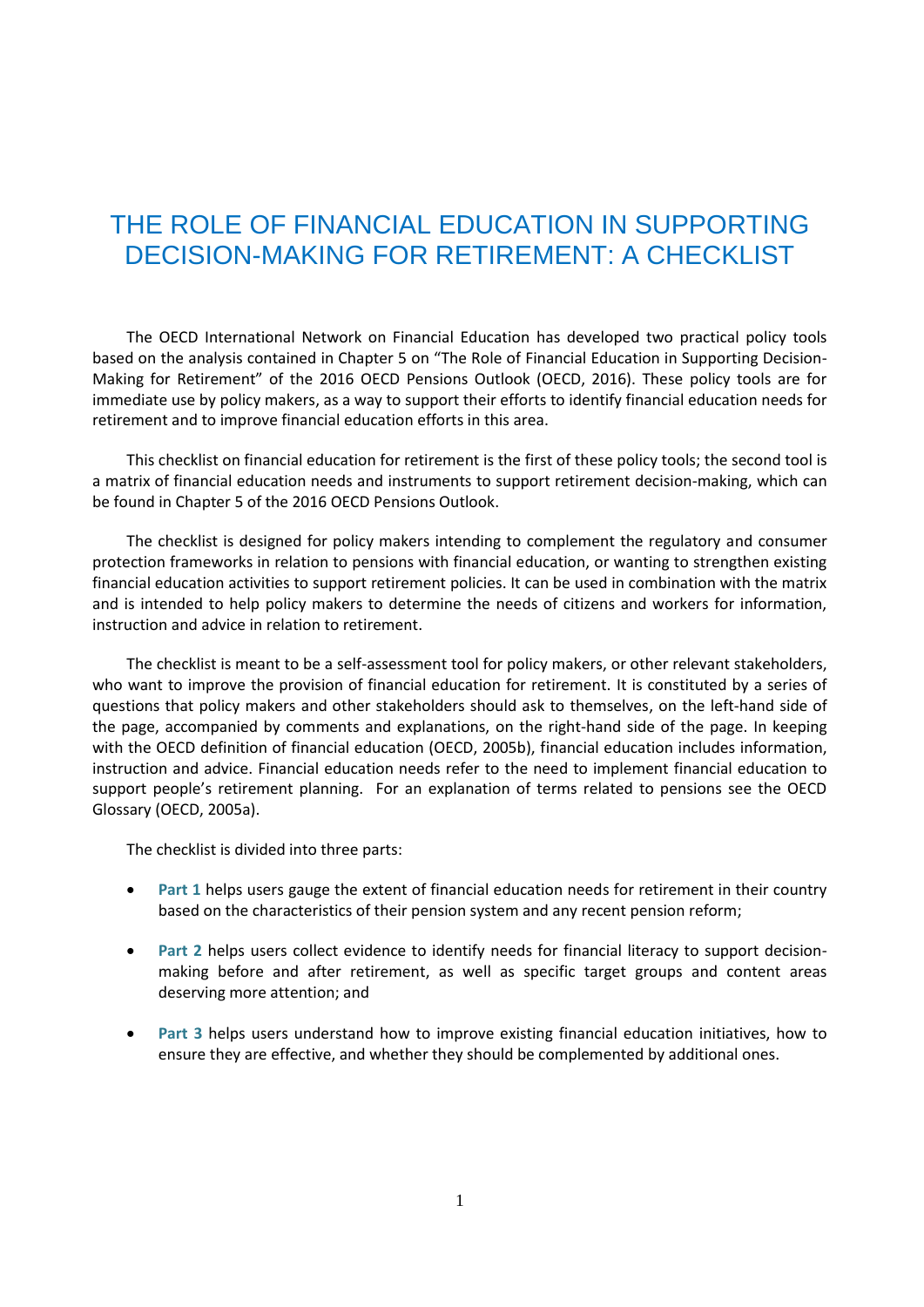## CHECKLIST ON FINANCIAL EDUCATION FOR RETIREMENT

| <b>Checklist</b>                                                                                                                                                                                                                                                                                                                                                                                                                                                                                                                                                                                                | <b>Explanations</b>                                                                                                                                                                                                                                                                                                                                                                                                                                                    |  |
|-----------------------------------------------------------------------------------------------------------------------------------------------------------------------------------------------------------------------------------------------------------------------------------------------------------------------------------------------------------------------------------------------------------------------------------------------------------------------------------------------------------------------------------------------------------------------------------------------------------------|------------------------------------------------------------------------------------------------------------------------------------------------------------------------------------------------------------------------------------------------------------------------------------------------------------------------------------------------------------------------------------------------------------------------------------------------------------------------|--|
| Part 1 - Strength of financial education needs                                                                                                                                                                                                                                                                                                                                                                                                                                                                                                                                                                  |                                                                                                                                                                                                                                                                                                                                                                                                                                                                        |  |
| This section is to help you think whether the pension system in your country is likely to require relatively big financial education efforts to support                                                                                                                                                                                                                                                                                                                                                                                                                                                         |                                                                                                                                                                                                                                                                                                                                                                                                                                                                        |  |
| citizens in their retirement decision-making, or whether relatively modest financial education is needed.                                                                                                                                                                                                                                                                                                                                                                                                                                                                                                       |                                                                                                                                                                                                                                                                                                                                                                                                                                                                        |  |
| Q1. Based on the characteristics of the pension system, how large are financial education needs? is there a strong need for financial education for                                                                                                                                                                                                                                                                                                                                                                                                                                                             |                                                                                                                                                                                                                                                                                                                                                                                                                                                                        |  |
| retirement?                                                                                                                                                                                                                                                                                                                                                                                                                                                                                                                                                                                                     |                                                                                                                                                                                                                                                                                                                                                                                                                                                                        |  |
| Q1.a. Public pensions                                                                                                                                                                                                                                                                                                                                                                                                                                                                                                                                                                                           |                                                                                                                                                                                                                                                                                                                                                                                                                                                                        |  |
| Is retirement age flexible, meaning that individuals can decide to<br>anticipate /postpone their retirement age and receive consequently<br>reduced/increased retirement benefits?<br>Can workers pay voluntary additional contributions in the public<br>$\overline{\phantom{a}}$<br>scheme?<br>Can they pay contributions ex-post for past periods of study or else?<br>$\overline{\phantom{a}}$<br>Does the public pension system have a notional defined contribution<br>$\overline{\phantom{a}}$<br>component?                                                                                             | If you tend to answer Yes to these questions, it means<br>that the public pension system in your country allows<br>more choice and that it requires more active decision-<br>making on the part of the worker, meaning that financial<br>education needs for retirement planning in your country<br>are higher.<br>If you tend to answer No, it probably means that the need<br>to develop financial education to support retirement<br>decision-making is less acute. |  |
| Q1.b. Private pensions - mandatory and voluntary (if any)<br>Can workers decide about the levels of contributions, investment<br>allocation, time when starting to receive benefits, type of benefits in<br>their voluntary private pension (if any)?<br>Do workers have access to a lot of different funds/providers from which<br>$\overline{\phantom{a}}$<br>to choose?<br>Do workers have access to a lot of different investment allocations from<br>which to choose?<br>Do workers have access to a lot of different payout products for<br>$\overline{\phantom{a}}$<br>receiving benefits in retirement? | If you tend to answer Yes, it means that private pensions<br>in your country allow a lot of choice and active decision-<br>making on the part of the plan member, or that choice is<br>more complex, meaning that financial education needs<br>are higher.<br>If you tend to answer No, financial education needs are<br>less acute.                                                                                                                                   |  |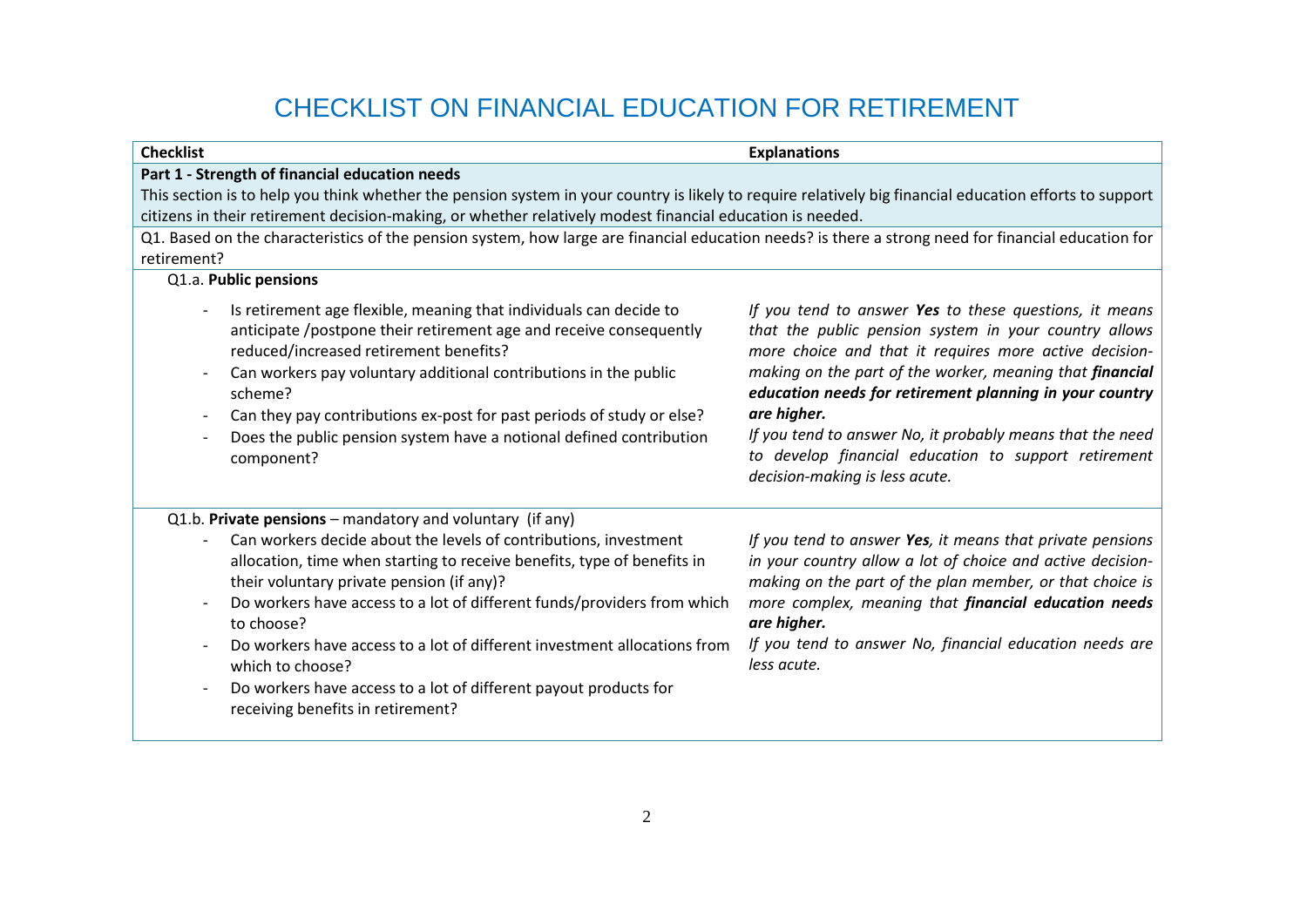| <b>Checklist</b>                                                                                                                                                                                                                                                                                                                          | <b>Explanations</b>                                                                                                                                                                                                                                                                                                                                                                                                                                                                                                                         |
|-------------------------------------------------------------------------------------------------------------------------------------------------------------------------------------------------------------------------------------------------------------------------------------------------------------------------------------------|---------------------------------------------------------------------------------------------------------------------------------------------------------------------------------------------------------------------------------------------------------------------------------------------------------------------------------------------------------------------------------------------------------------------------------------------------------------------------------------------------------------------------------------------|
| Q1.c. Default mechanisms - mandatory and voluntary private pensions (if any)                                                                                                                                                                                                                                                              |                                                                                                                                                                                                                                                                                                                                                                                                                                                                                                                                             |
| Are there any default mechanisms in place in relation to the choice of<br>levels of contributions, investment allocation, time when starting to<br>receive benefits, type of benefits?<br>Are there other mechanisms encouraging workers to contribute more in<br>in their voluntary private pension (such as matching, guarantees, etc)? | Default and other mechanisms nudge individuals into<br>choices that are supposed to be positive for them. If<br>workers are called to make many choices but default<br>mechanisms are in place, the consequences of non-choice<br>may be less negative than in a situation where workers<br>are called to make many choices but no default<br>mechanisms are in place. Even in the presence of<br>defaults, people need to have sufficient financial<br>knowledge and skills to judge whether the default<br>choices are suitable for them. |
| Q1.d. Recent pension reforms (if any)                                                                                                                                                                                                                                                                                                     |                                                                                                                                                                                                                                                                                                                                                                                                                                                                                                                                             |
| Did we recently implement any reform or are we planning any reform in<br>relation to public pensions, private pensions, or any other aspect of<br>welfare/social protection that will increase workers' need to save for<br>retirement?<br>Are these reforms increasing the amount of choice / responsibility for<br>individuals/workers? | Pension reforms require workers to be aware of the<br>reform, to become acquainted with the new rules, and to<br>understand how the new rules impact on them.<br>If you tend to answer Yes, it probably means that<br>financial education needs are higher. This is especially<br>the case if reforms are increasing the amount of choice<br>and responsibility for individuals.<br>If you tend to answer No, it means that you do not have<br>specific financial education needs related to pension<br>reforms.                            |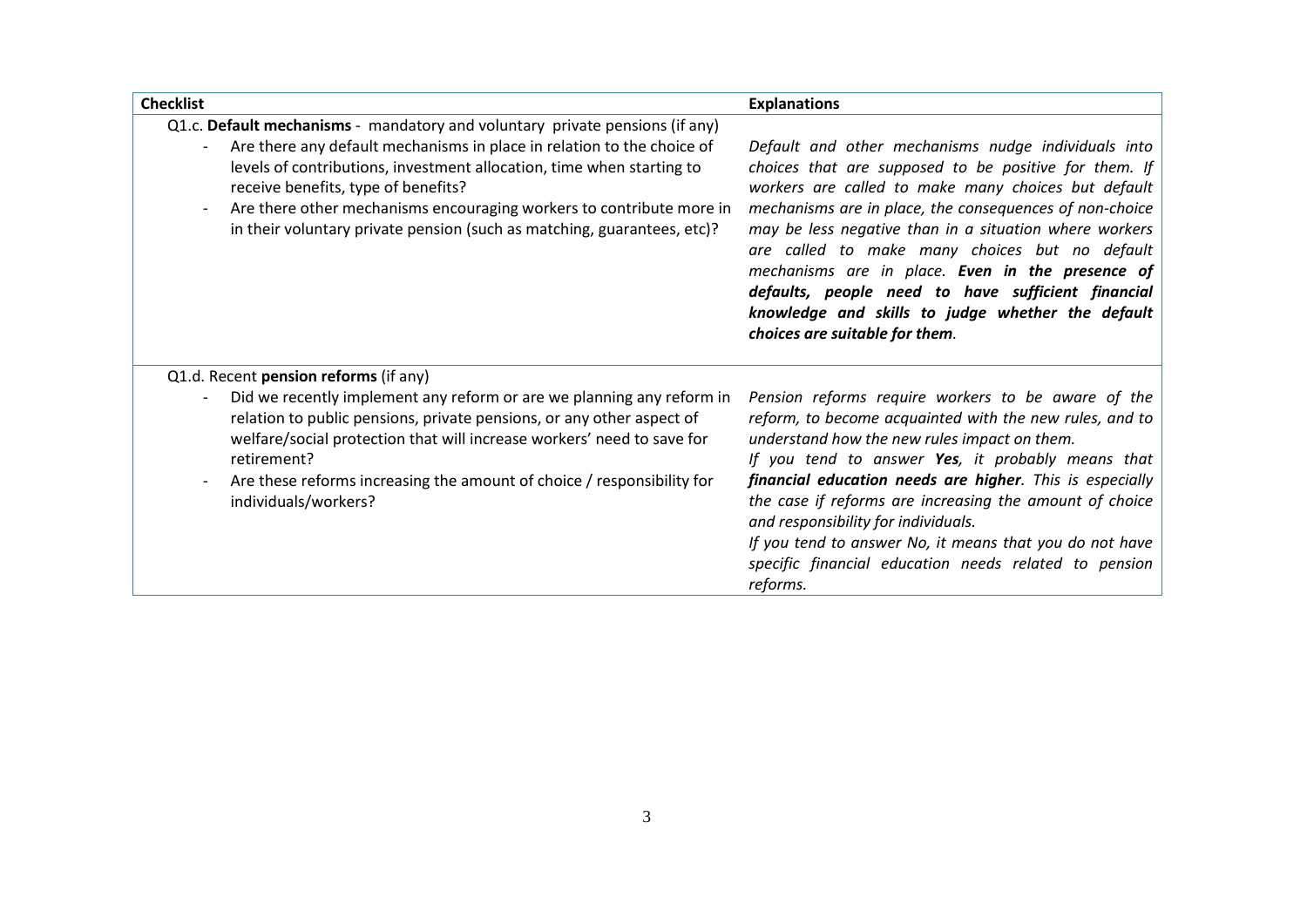| <b>Checklist</b>                                                                                                                                | <b>Explanations</b>                                                       |  |
|-------------------------------------------------------------------------------------------------------------------------------------------------|---------------------------------------------------------------------------|--|
| Part 2 - Evidence of financial education needs                                                                                                  |                                                                           |  |
| This section is to help you collect more evidence to decide whether there is an urgent need for financial education to support retirement       |                                                                           |  |
| decision-making based on the features of the pension system, which groups in the population are likely to need more financial education, and on |                                                                           |  |
| which areas of financial knowledge and skills should financial education be focused                                                             |                                                                           |  |
| Q2. Do we collect aggregate statistics about participation in private pensions?                                                                 | If you do not have this type of evidence you should                       |  |
| Do we know how many people are members of different types of                                                                                    | probably collect more, if this is relevant given the                      |  |
| pension schemes (especially voluntary schemes)?                                                                                                 | structure of the pension system in your country. If you do                |  |
| If we have any auto-enrolment mechanism in place, do we know how                                                                                | have this type of evidence, you can use it to gain an                     |  |
| many members stayed with the default and how many opted-out?                                                                                    | understanding of participation into private pensions and                  |  |
|                                                                                                                                                 | their response to auto-enrolment mechanisms. This can                     |  |
|                                                                                                                                                 | help you figure out the extent of potential financial<br>education needs. |  |
|                                                                                                                                                 |                                                                           |  |
| Q3. Do we have evidence about the financial literacy of the population or of                                                                    | If you do not have evidence about these aspects you                       |  |
| workers?                                                                                                                                        | should collect more to figure out the extent of potential                 |  |
| Level of financial knowledge in the population / or workers? Any                                                                                | financial education needs with respect to your pension                    |  |
| specific evidence of aspects of financial knowledge relevant for                                                                                | system. If you do have evidence about these aspects, you                  |  |
| retirement (such as interest compounding, inflation, etc.)?                                                                                     | can use it to learn on which areas of financial                           |  |
| Attitudes in the population towards the long term, long-term saving,                                                                            | knowledge, attitudes and behaviour you<br>should                          |  |
| and retirement issues?                                                                                                                          | concentrate your financial education efforts, and on                      |  |
| People's / workers' behaviour in relation to retirement saving, or saving                                                                       | which population groups.                                                  |  |
| in general?                                                                                                                                     |                                                                           |  |
| Any heterogeneity in financial knowledge, attitudes and behaviour                                                                               |                                                                           |  |
| across different population groups?                                                                                                             |                                                                           |  |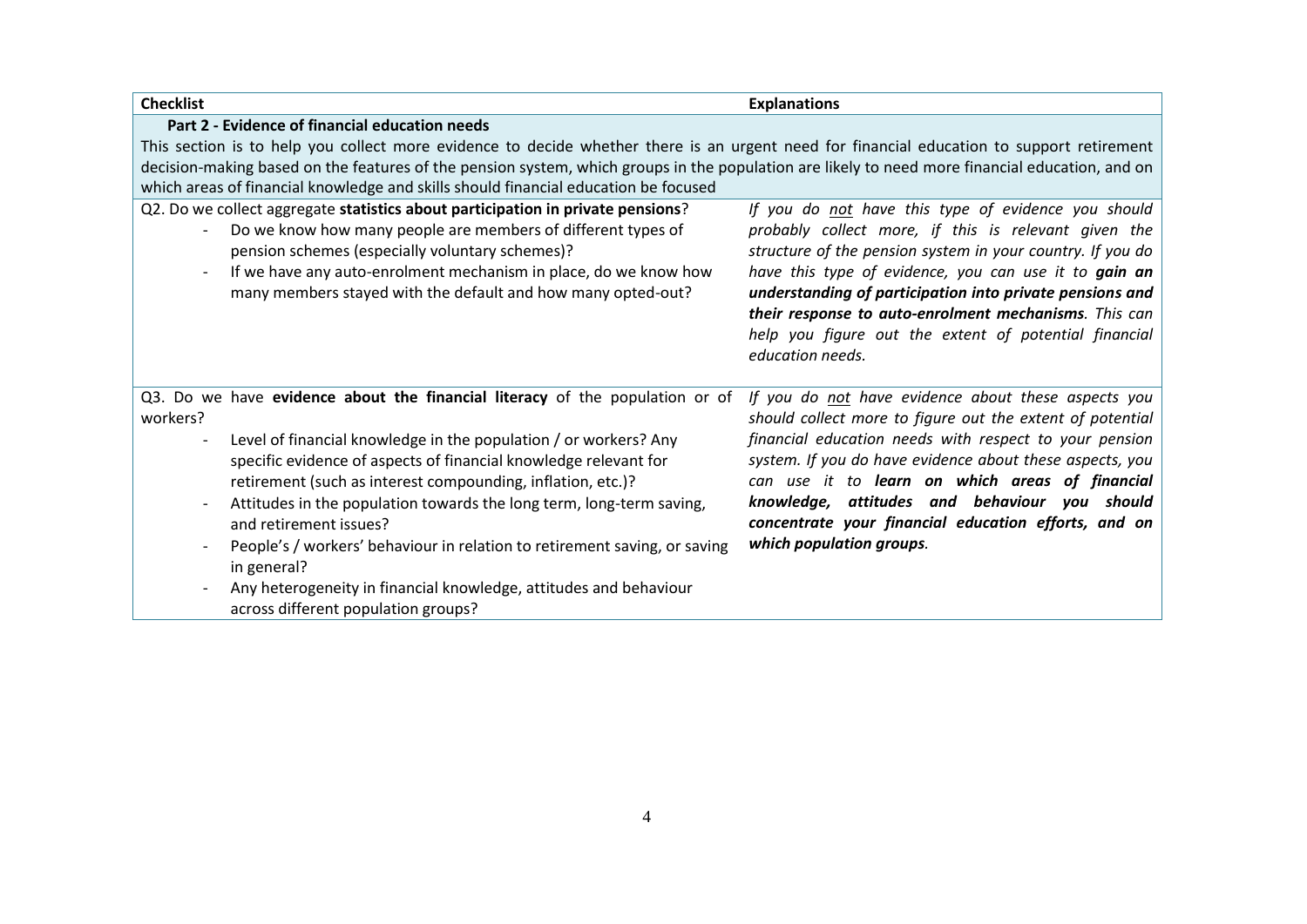| <b>Checklist</b>         |                                                                                                                                                           | <b>Explanations</b>                                                                                                                                                   |
|--------------------------|-----------------------------------------------------------------------------------------------------------------------------------------------------------|-----------------------------------------------------------------------------------------------------------------------------------------------------------------------|
| workers?                 | Q4. Do we have evidence about the pension knowledge of the population or of                                                                               | If you do not have evidence about these aspects you<br>should collect more to figure out the extent of potential                                                      |
|                          | Knowledge in the population / workers of how the pension system<br>works (including public and private component, mandatory and<br>voluntary components)? | financial education needs. If you do have evidence about<br>these aspects, you can use it to learn on which areas of<br>pension knowledge you should concentrate your |
|                          | Knowledge of their personal situation about retirement?                                                                                                   | financial education efforts, and on which population                                                                                                                  |
|                          | Awareness of recent pension reforms?                                                                                                                      | groups.                                                                                                                                                               |
| $\overline{\phantom{a}}$ | Awareness of why pension reforms are needed/undertaken?                                                                                                   |                                                                                                                                                                       |
|                          | Awareness that future pension benefits are likely to be lower than the                                                                                    |                                                                                                                                                                       |
|                          | ones of current retirees?                                                                                                                                 |                                                                                                                                                                       |
|                          | Any heterogeneity in the pension knowledge aspects mentioned above                                                                                        |                                                                                                                                                                       |
|                          | across different population groups?                                                                                                                       |                                                                                                                                                                       |
|                          | Part 3 - Initiatives and stakeholders addressing financial education needs                                                                                |                                                                                                                                                                       |
|                          | This section is to help you think about what is already being done in the country and what remains to be done to make sure you are providing              |                                                                                                                                                                       |
|                          | financial education for retirement planning as necessary.                                                                                                 |                                                                                                                                                                       |
|                          | Q5. To what extent do financial education programmes, tools and other initiatives                                                                         | Depending on the structure of the pension system in your                                                                                                              |
|                          | for retirement planning already exist in our country?                                                                                                     | country and on the extent of financial education needs, it                                                                                                            |
|                          | Information about how the pension system works (including public and                                                                                      | may be relevant to implement financial education                                                                                                                      |
|                          | private component, mandatory and voluntary components)?                                                                                                   | through one or more the tools and initiatives listed here                                                                                                             |
|                          | One-off communication/ awareness campaigns about retirement/                                                                                              | (see also the matrix, Figure 1).                                                                                                                                      |
|                          | pensions/ pension reforms?                                                                                                                                | If you or other stakeholders are already implementing                                                                                                                 |
|                          | Regular communication/ awareness campaigns about retirement/                                                                                              | some of these measures you should continue with the                                                                                                                   |
|                          | pensions/ pension reforms?                                                                                                                                | checklist to make sure financial education is making an                                                                                                               |
|                          | Tools to compare different pension plans or other pension options?                                                                                        | impact.                                                                                                                                                               |
| $\overline{\phantom{0}}$ | Unsolicited personalised information?                                                                                                                     |                                                                                                                                                                       |
| $\overline{\phantom{a}}$ | Personalised information on demand?                                                                                                                       |                                                                                                                                                                       |
| $\overline{\phantom{a}}$ | Calculators to support decision making about retirement?                                                                                                  |                                                                                                                                                                       |
| $\overline{\phantom{a}}$ | Retirement seminars?                                                                                                                                      |                                                                                                                                                                       |
| $\overline{\phantom{a}}$ | Other, more general financial literacy seminars also covering<br>retirement?                                                                              |                                                                                                                                                                       |
|                          | Other financial literacy training not covering retirement but equipping                                                                                   |                                                                                                                                                                       |
|                          | participants with financial skills that can be relevant for retirement<br>planning?                                                                       |                                                                                                                                                                       |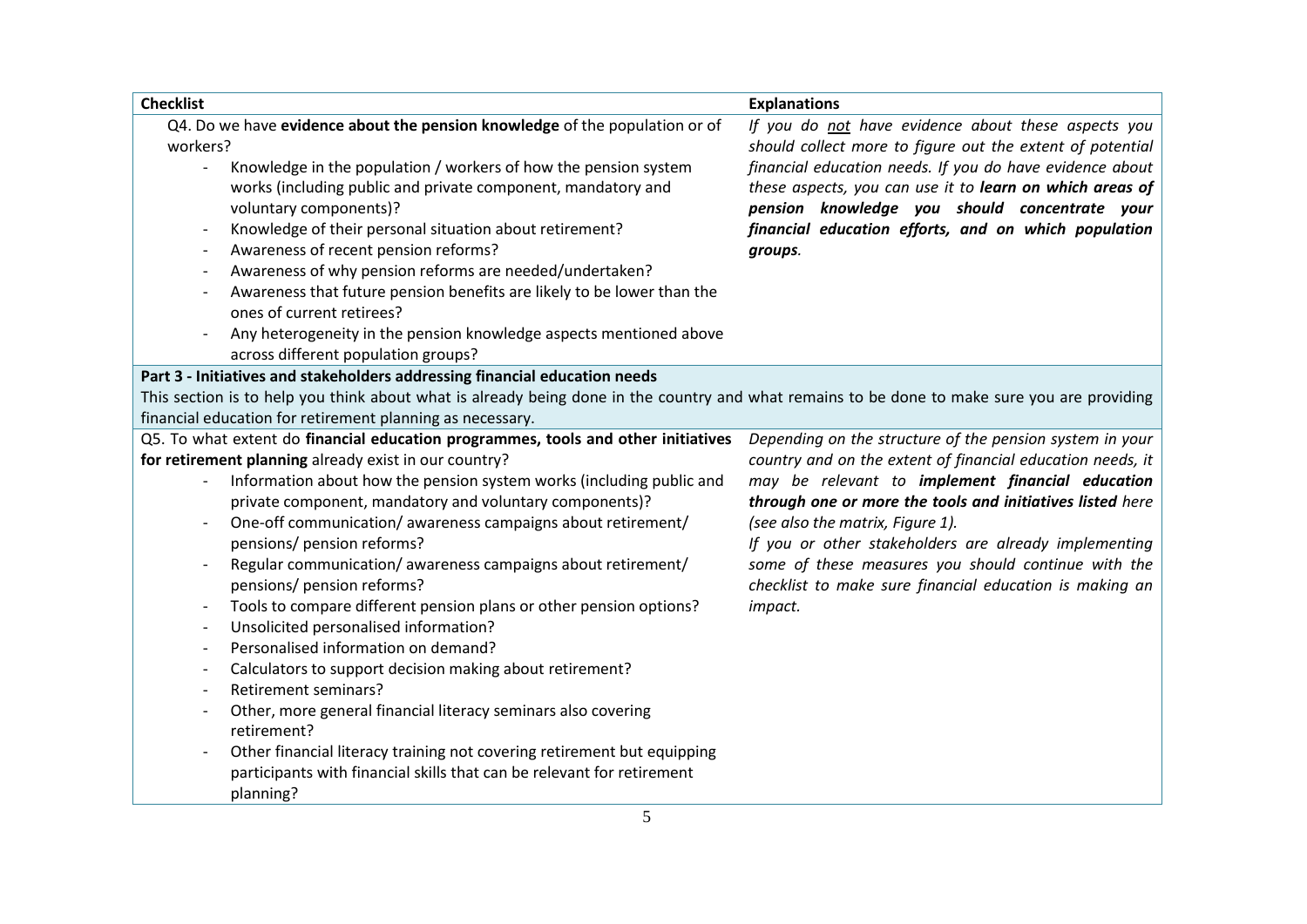| <b>Checklist</b>                                                                                                                                                                                                                                                                                                                                                                                                                                                                                                                                                                                                                                                                                                                                                                                                                                              | <b>Explanations</b>                                                                                                                                                                                                                                                                                                                                            |
|---------------------------------------------------------------------------------------------------------------------------------------------------------------------------------------------------------------------------------------------------------------------------------------------------------------------------------------------------------------------------------------------------------------------------------------------------------------------------------------------------------------------------------------------------------------------------------------------------------------------------------------------------------------------------------------------------------------------------------------------------------------------------------------------------------------------------------------------------------------|----------------------------------------------------------------------------------------------------------------------------------------------------------------------------------------------------------------------------------------------------------------------------------------------------------------------------------------------------------------|
| Advice and guidance about retirement planning and/or funding?                                                                                                                                                                                                                                                                                                                                                                                                                                                                                                                                                                                                                                                                                                                                                                                                 |                                                                                                                                                                                                                                                                                                                                                                |
| Q6. [In relation to items in Q5 that are already in place], to what extent do these<br>financial education programmes/initiatives/tools for retirement planning are part of<br>a national strategy for financial education?                                                                                                                                                                                                                                                                                                                                                                                                                                                                                                                                                                                                                                   | If a national strategy for financial education is in place, it<br>is important that it includes any financial education for<br>retirement planning programmes, to make sure these<br>initiatives are happening within a consistent framework.                                                                                                                  |
| Q7. [In relation to items in Q5 that are not already in place], what more could be<br>done?<br>Could they be relevant in our country, given the structure of the<br>$\overline{\phantom{a}}$<br>pension system and the extent of financial education needs?<br>Should our authority / institution engage in any of these activities?<br>$\overline{\phantom{a}}$<br>Should we mandate / encourage other stakeholders to engage in any of<br>these activities?                                                                                                                                                                                                                                                                                                                                                                                                 | If some of the measures listed above are not being<br>implemented, you should consider what more could be<br>done and whether they could be useful to support your<br>citizens in planning for retirement.                                                                                                                                                     |
| Q8. [In relation to all items in Q5], are tools combined in an effective way?<br>Are both general and personalised information being provided?<br>Is personalised information provided in a way that brings together<br>information on retirement benefits from different sources (such as<br>public and private pensions, as well as mandatory and voluntary ones)?<br>Is personalised information combined with tools (such as calculators<br>and simulators) to allow workers make their own projections?<br>Are both information and education being provided, whether through<br>$\overline{\phantom{a}}$<br>dedicated retirement seminars or through retirement topics in broader<br>financial literacy seminars?<br>Are there ways to obtain unbiased advice in case information and<br>education are not sufficient for the worker to take decisions? | If some of the financial education initiatives listed above<br>are already being implemented, you should make sure<br>they are combined in effective ways. If some initiatives<br>are not being implemented, you can use the questions on<br>the left to think whether you can provide additional tools<br>to make sure the existing ones are being effective. |
| Q9. [In relation to all items in Q5], are financial education tools combined in an<br>effective way with other policy instruments to encourage retirement saving and<br>improve retirement outcomes?                                                                                                                                                                                                                                                                                                                                                                                                                                                                                                                                                                                                                                                          | If some financial education initiatives are already being<br>implemented, you should make sure they are combined in<br>effective ways with other policy instruments (fiscal<br>incentives to save, default options, etc.).                                                                                                                                     |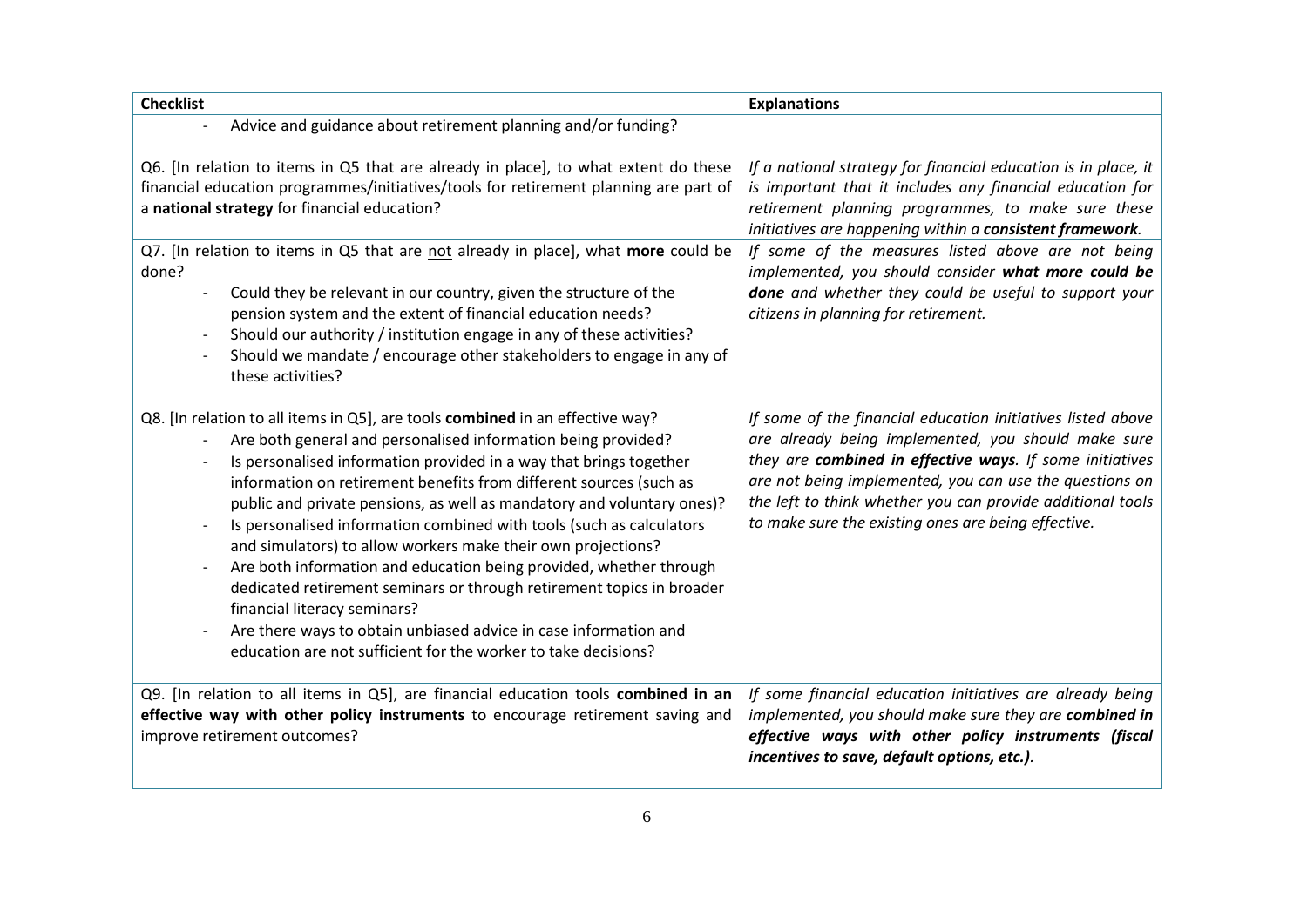| <b>Checklist</b>                                                                                                                                                                                                                                                                                                                                              | <b>Explanations</b>                                                                                                                                                                                                                                                                                                                  |
|---------------------------------------------------------------------------------------------------------------------------------------------------------------------------------------------------------------------------------------------------------------------------------------------------------------------------------------------------------------|--------------------------------------------------------------------------------------------------------------------------------------------------------------------------------------------------------------------------------------------------------------------------------------------------------------------------------------|
| Q10. [In relation to items in Q5 that are already in place], did we make sure that the<br>development and delivery is coordinated and monitored across the relevant<br>stakeholders (public authorities, private sector, not-for-profit organisations)?<br>Do we have coordination mechanisms?<br>$\overline{\phantom{0}}$                                    | If you are already implementing at least some financial<br>education initiatives for retirement, or if some are<br>delivered by other stakeholders, you should make sure<br>that the development and delivery is <b>coordinated</b> across                                                                                           |
| Do we have guidelines or principles for the involvement of private and<br>$\overline{\phantom{a}}$<br>not-for-profit stakeholders?<br>Do we monitor if the initiatives developed by private and not-for-profit<br>$\overline{\phantom{a}}$<br>stakeholders are reliable, impartial, and coordinated with public<br>messages/actions?                          | the relevant stakeholders. You can do so by setting up<br>relevant coordination mechanisms and developing<br>guidelines for the involvement of private and not-for-<br>profit stakeholders.                                                                                                                                          |
| Q11. [In relation to items in Q5 that are already in place], are the relevant<br>target groups being addressed?<br>Young people<br>$\overline{\phantom{a}}$<br>Pre-retirees<br>$\overline{\phantom{a}}$<br>Women<br>$\overline{\phantom{a}}$<br>Self-employed<br>$\overline{\phantom{a}}$<br>Other relevant groups in the country<br>$\overline{\phantom{a}}$ | If you are already implementing at least some financial<br>education initiatives for retirement, or if some are<br>delivered by other stakeholders, you should make sure<br>that all the groups with specific financial education<br>needs are being addressed (based on evidence in your<br>country – see Part 2 of the checklist). |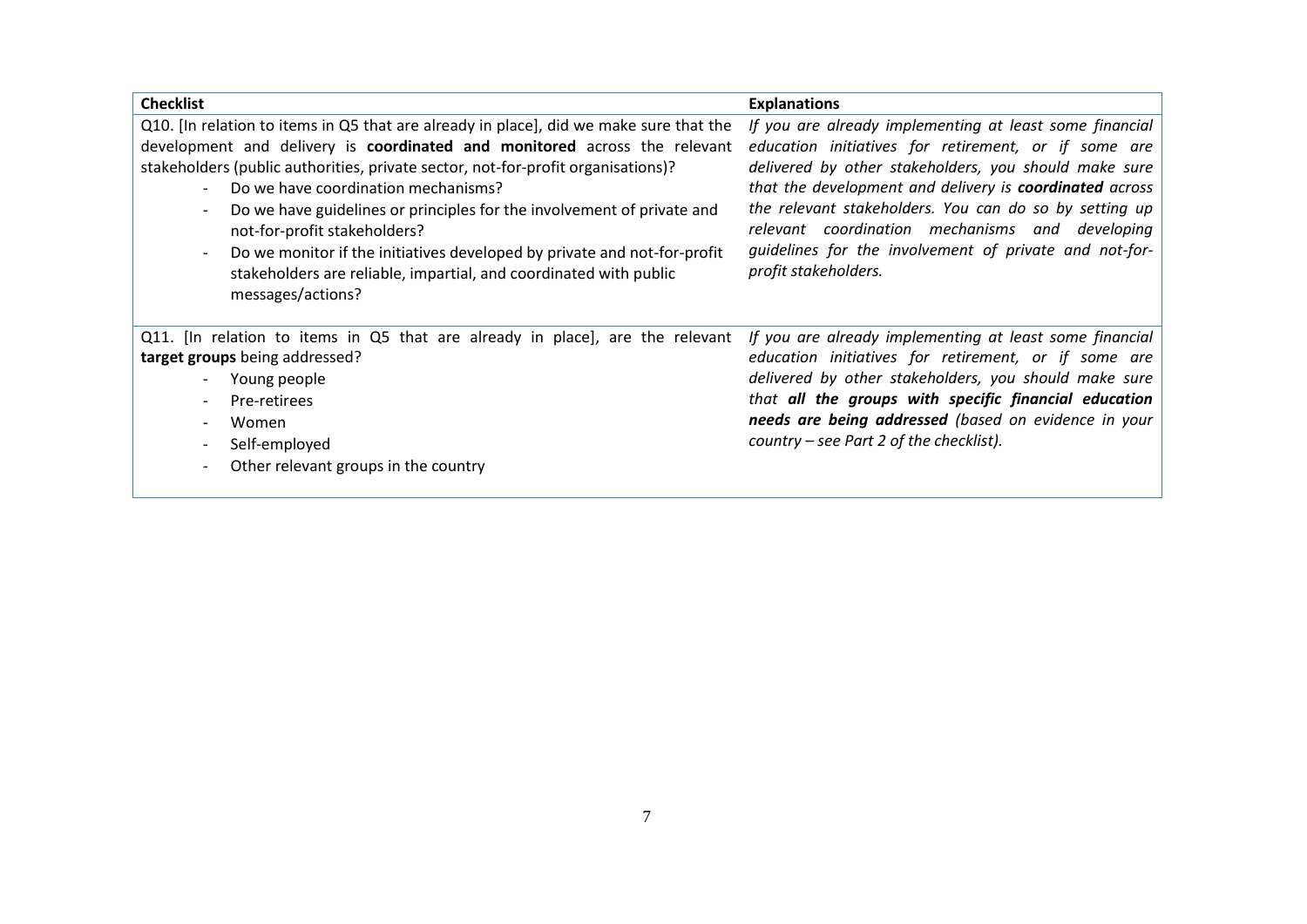| <b>Checklist</b>                                                                                                                                                                                                                                                                                                                                                                                                                                                                                                                                                                                                                       | <b>Explanations</b>                                                                                                                                                                                                                                                                                                                    |
|----------------------------------------------------------------------------------------------------------------------------------------------------------------------------------------------------------------------------------------------------------------------------------------------------------------------------------------------------------------------------------------------------------------------------------------------------------------------------------------------------------------------------------------------------------------------------------------------------------------------------------------|----------------------------------------------------------------------------------------------------------------------------------------------------------------------------------------------------------------------------------------------------------------------------------------------------------------------------------------|
| Q.12 [In relation to items in Q5 that are already in place], do initiatives work well and<br>make an impact?<br>Is the implementation being monitored?<br>$\overline{\phantom{a}}$<br>Is the impact of these initiatives being evaluated?<br>$\overline{\phantom{a}}$<br>Have we created ways to facilitate other stakeholders to monitor the<br>$\qquad \qquad \blacksquare$<br>implementation and evaluate the impact of their financial education<br>programmes for retirement, and to share the results?<br>Are we disseminating the evaluation results nationally and<br>$\overline{\phantom{a}}$<br>internationally as relevant? | If you are already implementing at least some financial<br>education initiatives for retirement planning, or if some<br>are delivered by other stakeholders, you should make sure<br>initiatives are being monitored and evaluated to see if<br>they are having the intended impact, and evaluation<br>results are being disseminated. |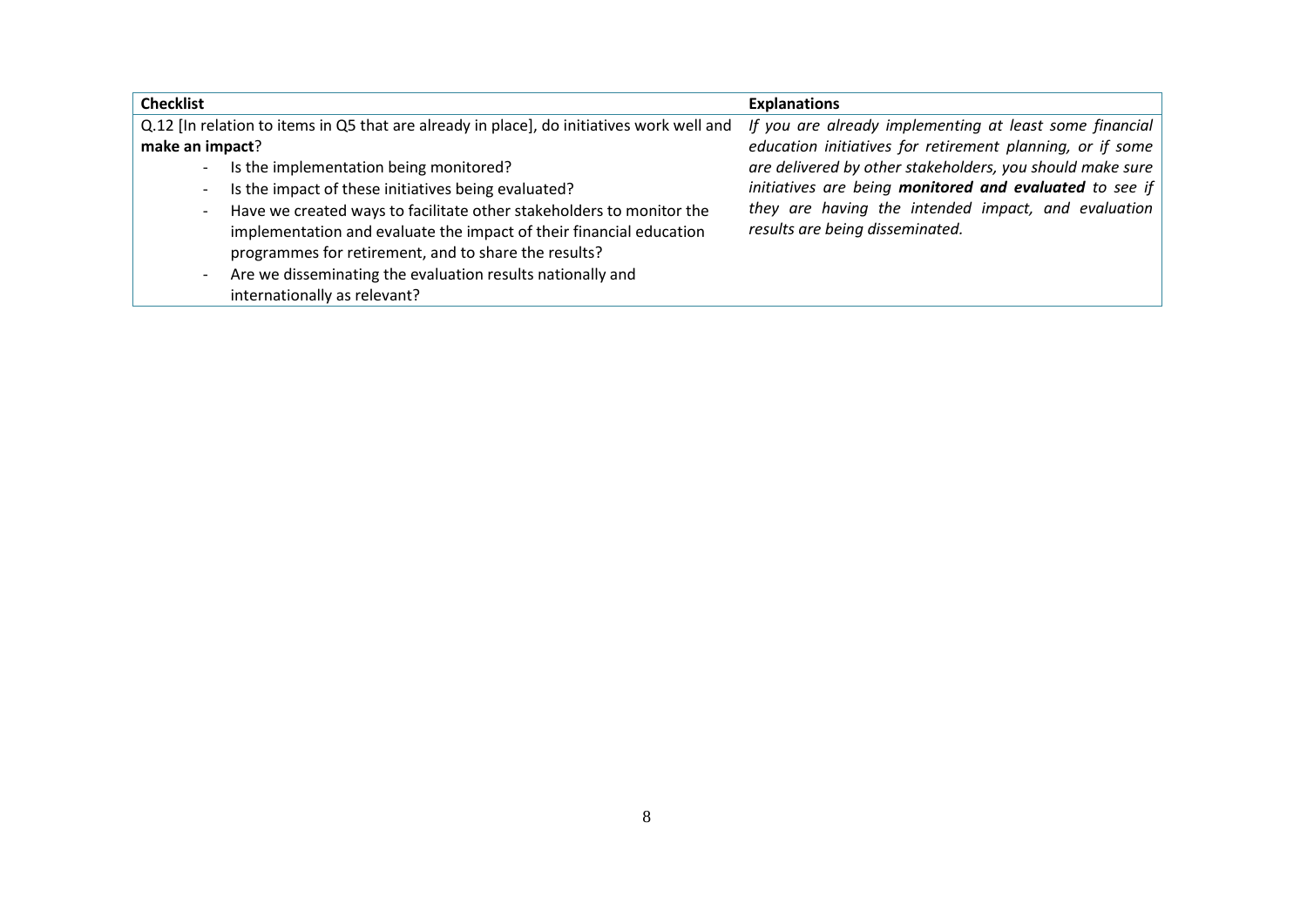## References

- OECD (2016), "The Role of Financial Education in Supporting Decision-Making for Retirement", *OECD Pensions Outlook 2016*, OECD Publishing, Paris [www.oecd.org/pensions/oecd](http://www.oecd.org/pensions/oecd-pensions-outlook.htm)[pensions-outlook.htm.](http://www.oecd.org/pensions/oecd-pensions-outlook.htm)
- OECD (2005a), *Private Pensions: OECD Classification and Glossary*, OECD Publishing, Paris. [www.oecd.org/finance/private-pensions/38356329.pdf](http://www.oecd.org/finance/private-pensions/38356329.pdf)
- OECD (2005b), *Recommendation on Principles and Good Practices for Financial Education and Awareness*, [www.oecd.org/daf/fin/financial-education/35108560.pdf.](http://www.oecd.org/daf/fin/financial-education/35108560.pdf)